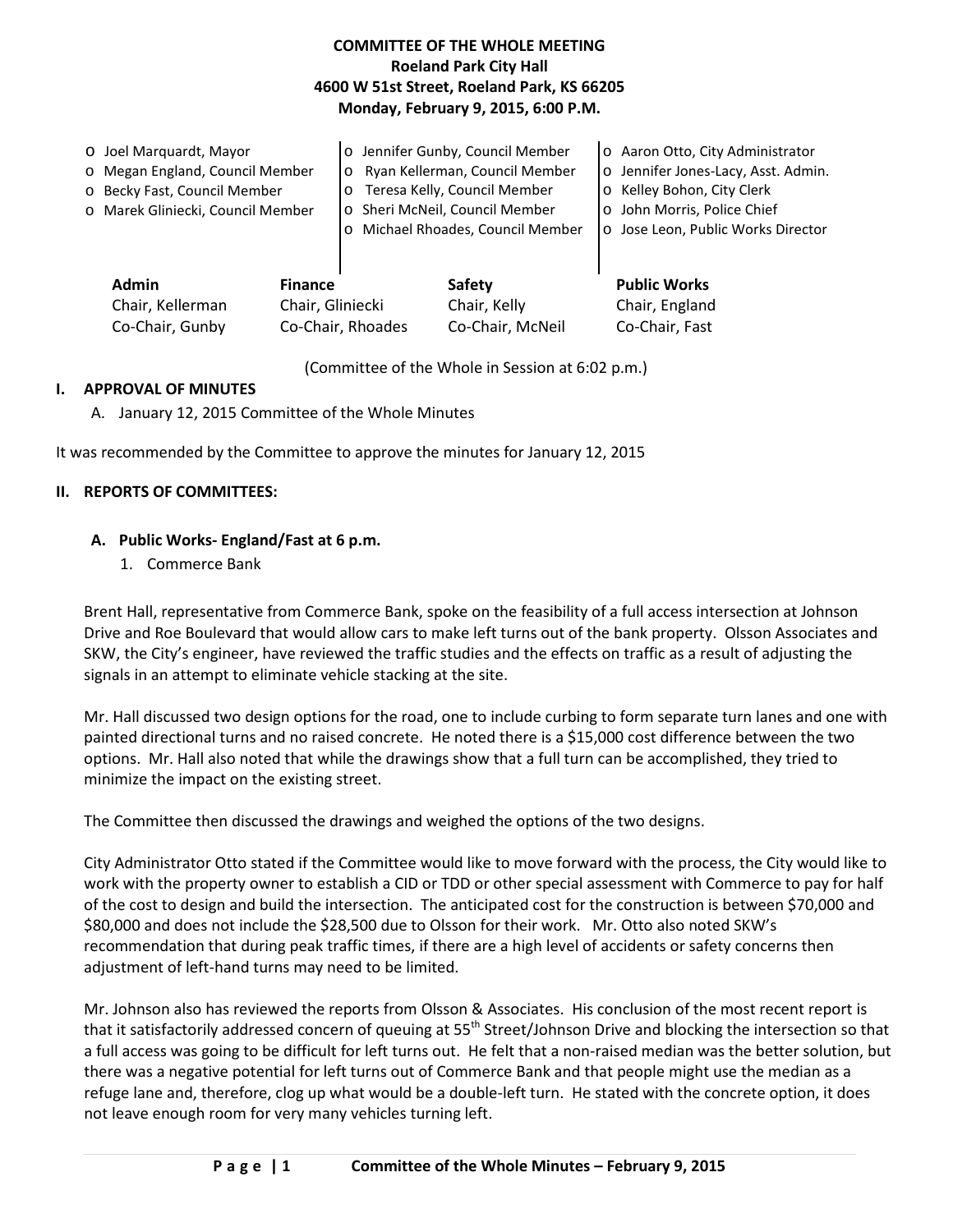It was noted that after the intersection is complete, the Police Department will monitor the safety of the intersection.

When asked if Planning Commission has reviewed this proposal, City Administrator Otto responded no since the City is not expanding the road or acquiring any property and there is minimal work involved.

Public Works Director Leon clarified that the Planning Commission does not review or approve public street improvements, but the Commission will get the actual site development of the cloverleaf to review, not the street portion.

The Committee of the Whole recommended moving to the February  $16<sup>th</sup>$  City Council consent agenda the approval of a full access intersection to be inserted south of  $57<sup>th</sup>$  Street intersection to allow access to the north part of both the east and west cloverleaf properties with a few stipulations.

2. STP Grant Application in Support of Intersection Improvements for 48<sup>th</sup> & Roe Blvd

Public Works Director Leon said this intersection was brought up for improvements in a 2009 safety audit. The City has applied for and received a grant for STP funds, but an application needs to be approved by the Council so it can go to KDOT to allow this project to go in their project management system.

Mr. Johnson stated that funds from both the City and KDOT, after the application submission, will allow them to start the design process with an estimated letting date of October 1, 2015. This project will not acquire any right-ofway or easements. The improvements will increase safety and functionality of the intersection at 48<sup>th</sup> and Roe. Mr. Johnson read for the Committee the improvements and changes to be made to the intersection.

Mr. Johnson noted the project has been on the MARC transportation plan and the application process allows KDOT to earmark the money for this project. Following that, the application process there will be a kickoff meeting with KDOT to discuss the project, the bid letting date and the limits of the project, and finally the setting up of a task order to start the design process.

City Administrator Otto commented that the project was delayed a year so that it could be worked into CARS program.

The Committee recommended to move this forward to the Consent Agenda of the February 16<sup>th</sup> City Council meeting.

3. CARS Task Order for 47<sup>th</sup> Street & Emergency Vehicle Turn Around on Roe Blvd

Public Works Leon stated there were several different CARS projects taking place in the City this year. He added that 47<sup>th</sup> and Roe is a STP/CARS project. There will be two different locations for this project. One will be an emergency turnaround on Roe Blyd north of 48<sup>th</sup>. This will keep emergency vehicles from needing to drive to Wyandotte County to turn around.

The second project will be at 47<sup>th</sup> and Mission Road to Roe Lane/County Line Road. There will be new curb installs and repairs, some sidewalk replacement as well as new curb inlets. The total estimated cost for the City is \$240,000, which is approximately one-half of project cost and CARS covers 50 percent of the construction cost. Mr. Leon has spoken with the Public Works Director for Wyandotte County who stated they do not have a program such as CARS, which makes it difficult to coordinate projects with bordering cities in Johnson County. They did discuss the potential for future road projects along County Line Road. There will also be discussion as to whether a bike lane along County Line is even feasible.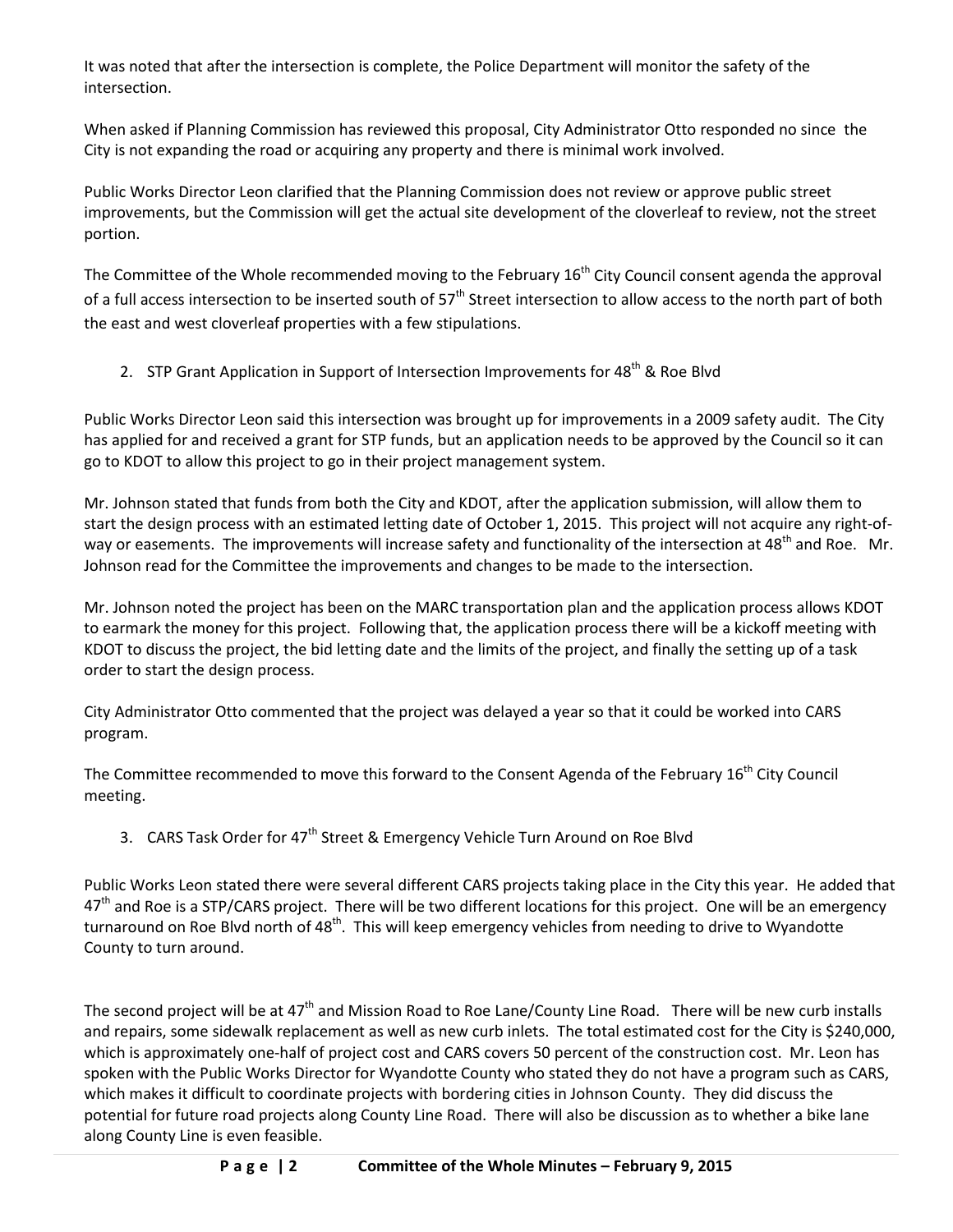The Committee directed questions to Mr. Leon regarding the timing and funds of the project, but Mr. Leon stated if the project is delayed, the future costs will increase and the funding from CARS for the project will be spent on another city whose project is ready to go.

After much discussion, the Committee recommended to move this item to the February 16 City Council Consent Agenda for further discussion.

(Committee of the Whole took a brief recess.)

# 4. CARS 2016-2020 Five Year Plan

Public Works Director Leon stated that every year the county asks for a five-year projection of what streets are to be considered for the CARS program. He has picked up the list where it left off from his predecessor with one exception, which is Roe Boulevard scheduled in 2017. He has made a decision to postpone it to 2019. One of the reasons for this is it will give an opportunity to assess MARC's bicycle program, which has Roe Boulevard as a major artery into the county for the bike study. This extra time will allow the City to apply for federal funding.

For 2016, the projects will be the interchange at Johnson Drive and Roe Boulevard previously discussed in the meeting. Mr. Otto stated if the east side of the area is developed later, some of the City's costs can be recouped by adding a special assessment on whoever buys the property or adding a sales tax to pay off remaining amount.

Mr. Leon stated that the current list may change after he has done a thorough review of the streets in the City.

City Administrator Otto noted this item was not committing dollars to the project and what's slated for 2016 cannot change, but changes can be made to years 2017-2020. He also added this will give the Governing Body time to look at being able to pay for the projects with either cash or bonding it out.

Public Works Director Leon added that the plan is not to just make street improvements, but also looking to repair and replace the curbs.

CMBR McNeil thanked Director Leon for postponing the major resurfacing project of Roe Boulevard due to possible upcoming construction.

The Committee recommended to move to this to the Consent Agenda at the next City Council meeting.

Mr. Leon also noted that the directional signs for the park are in and are currently being installed in the City.

5. ADA List for items in City Hall

Mayor Marquardt stated his goal was he wanted to find out what should have been in the City Hall project. He has also spoken with the architect and contractor for the project. Mayor Marquardt commended the contractor for fixing a lot of the items without complaint, that they were very proactive once the issues were brought to their attention. He has created a spreadsheet of the list of items to bring the facility to ADA compliance and is looking to get cost projections for those items remaining. He noted there were certain things that could not be done such as putting a handicap accessible traffic stalls near the door, but one could be near the charging station and striping a path to the door. This will not make the item fully compliant, but in his opinion it is a good effort. The Mayor then provided some background on the development history of the project.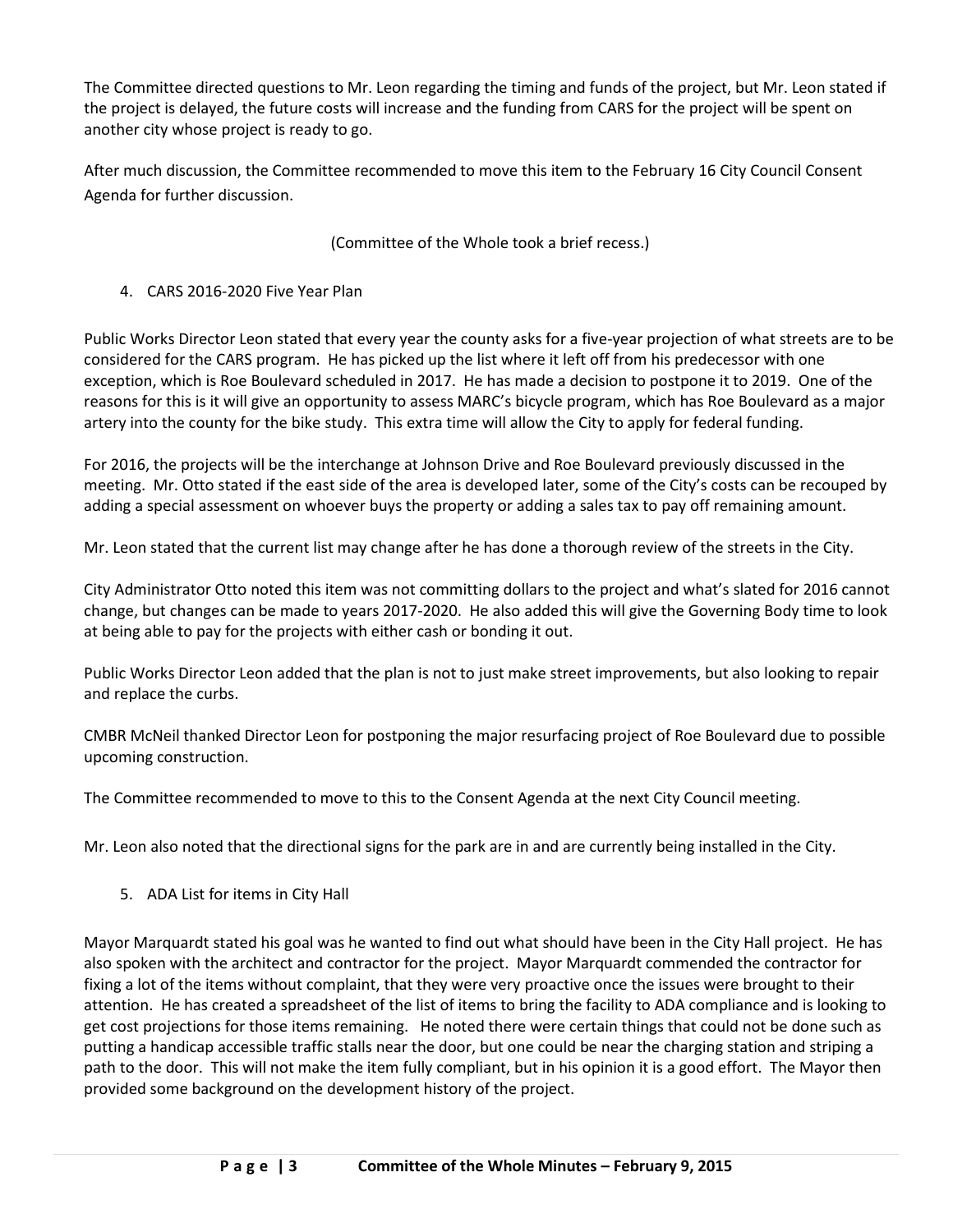City Administrator Otto answer questions regarding funding the remaining ADA issues with City Hall, noting that his memory was the original budget was set at \$1.5 million for work on building and the bid came back around \$1.2 million. This left money for technology improvements and adding other items such as windows. The project was funded from the TIF district which other than City Hall, Granada Park is a recipient of the funds. Once the work is complete at Granada Park staff will have a better idea of what funds are available to apply towards the City Hall's ADA improvements.

The Committee discussed prioritizing the list with the Mayor noting the government's priorities start with access to the building. There were some concerns expressed about not having a compliant building, but the Mayor added that the government looks favorably on cities that have a plan. He added that once he receives a price on the items remaining, the Council can decide whether to work on the items in phases or as a total project.

The Committee also discussed with the Mayor the responsibilities of the architects and contractors in the original remodel of City Hall and why it was not in compliance. There were also some concerns expressed about the Mayor's liability in working so closely with this issue. The Mayor felt that since he is very well versed in ADA regulations and requirements, he is best suited to do the preliminary work. He did state, however, that he will not be the architect for the compliance upgrades on the building. Mayor Marquardt did state that he would review the plans before the work is done, but it is the responsibility of the project architect to draw up the designs and approve the work as ADA compliant before it is put out to bid.

(Mayor Marquardt left the meeting.)

# **B. Admin - Kellerman / Gunby**

- 1. Procedures Discussion
- 2. Purchasing Policy Update
- 3. Appeals Board for Property Maintenance and Code Board of Appeals
- 4. Rental Inspection

The Committee discussed the final changes to the Rental Inspection ordinance. Questions were addressed about transition inspections. City Administrator Otto stated it will be an honor system that property owners report a change of tenants realizing that governance is directed at people doing the right thing. There was also discussion of education to property owners and how the City will effectively reach out to them.

The Committee recommended that staff add language to address properties not being inspected more than once in a year and the effective date of the program. The Committee recommended starting the inspection process at the Boulevard Apartments next winter and educate the landlords in the meantime.

Ms. Jones-Lacy stated she has spoken with the property inspector at Merriam, and they do not use administrative search warrants as they found them cost prohibitive and time consuming. They do use the municipal court summons process and have found once the letter has been sent, people come into compliance. She thought the Governing Body might want to consider that component to the search warrant aspect and staff will do more research.

Staff will make the requested changes in time for the next City Council meeting and the Committee recommended to move this item forward to the February 16 agenda.

## 5. Agenda Management System

Jennifer Jones-Lacy stated that Ms. Mootz initiated the research reviewing agenda management software to assist the City Clerk and City Administrator by reducing the amount of time putting Council packets together. The goal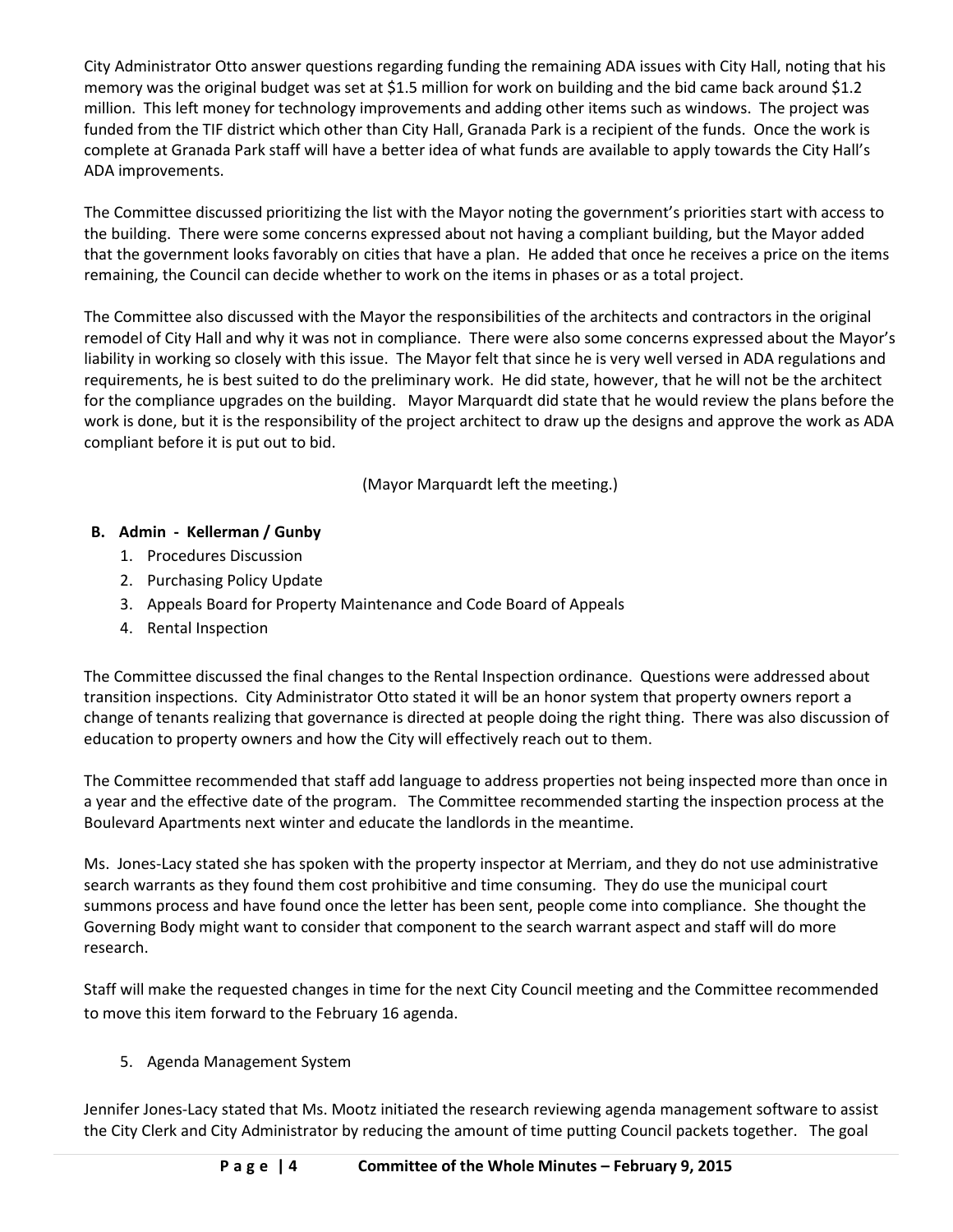was to look for a software program that would make it more streamlined for staff and easy to navigate for Council, allow them to take notes, and research previous meetings during the meeting through the software portal.

Jill Emerson [PH] from Novus Solutions, appearing by phone, walked the Council through the trial version staff was currently using. She noted that some of the benefits of the software is accessable through a secure web portal. Each Councilmember would have their own private access, could make notes that only they would see.

Ms. Jones-Lacy stated this would allow other departments prepare and add their items to the agenda and to make changes. This would free up some of time City Clerk Bohon spends on putting together the agenda. The software automatically orders everything so changes to the agenda are made easily. She stated that she would contact the company about extending the software trial so as to let the Committee have access to it for review.

Ms. Emerson stated there is a component in the software that will calculate the votes, but Mr. Otto stated the needs for that component exceeds the hardware technology currently in place at the City

There was Committee discussion regarding the value of the \$5,000 annual cost for the program and the time saved by having it.

The Committee agreed to place this on the City Council agenda for further discussion in the event there is no extension of the trial.

- 6. City Administrator Report
	- a. Google to provide video services in Roeland Park acknowledgement letter

City Administrator Otto stated that Google would like to provide video services in Roeland Park. He noted that all video telecommunication providers go to the State to get permission to do video services within a city without having to approach the city. He noted that the other cable providers all have this agreement. The City is in receipt of a letter from Google stating it wants to provide the video services and has the permission needed by the Kansas Corporation Commission. The City needs to acknowledge the letter, but will ask in return that five percent of their gross receipts be remitted to the City. The Mayor needs to sign to the letter and asking for the five percent going forward. He added that the City probably won't see a lot of new revenue as customers leaving their current provider for Google will keep the numbers around the same. He felt this move by Google could be a sign that they would soon start deploying their service in the City.

The Committee recommended to move to Consent Agenda Council for approval for the Mayor to acknowledge receipt of the letter, and to include a request for five percent of the gross receipts.

- b. Ethics Ordinance Update Road Ahead
- c. Utility Assistance Program MOU with Johnson County

City Administrator Otto noted this program currently addresses people within 200 percent of the poverty level in the county. Roeland Park has annually provided \$15,000 to the fund and those funds are earmarked for Roeland Park residents only.

CMBR Gliniecki remarked that in both the letter from Johnson County Housing Services and in the media that they're experiencing a record demand for assistance and feels this is a very critical program for some individuals.

The Committee recommended to place this item for approval on the Consent Agenda.

d. HOME Program MOU with Johnson County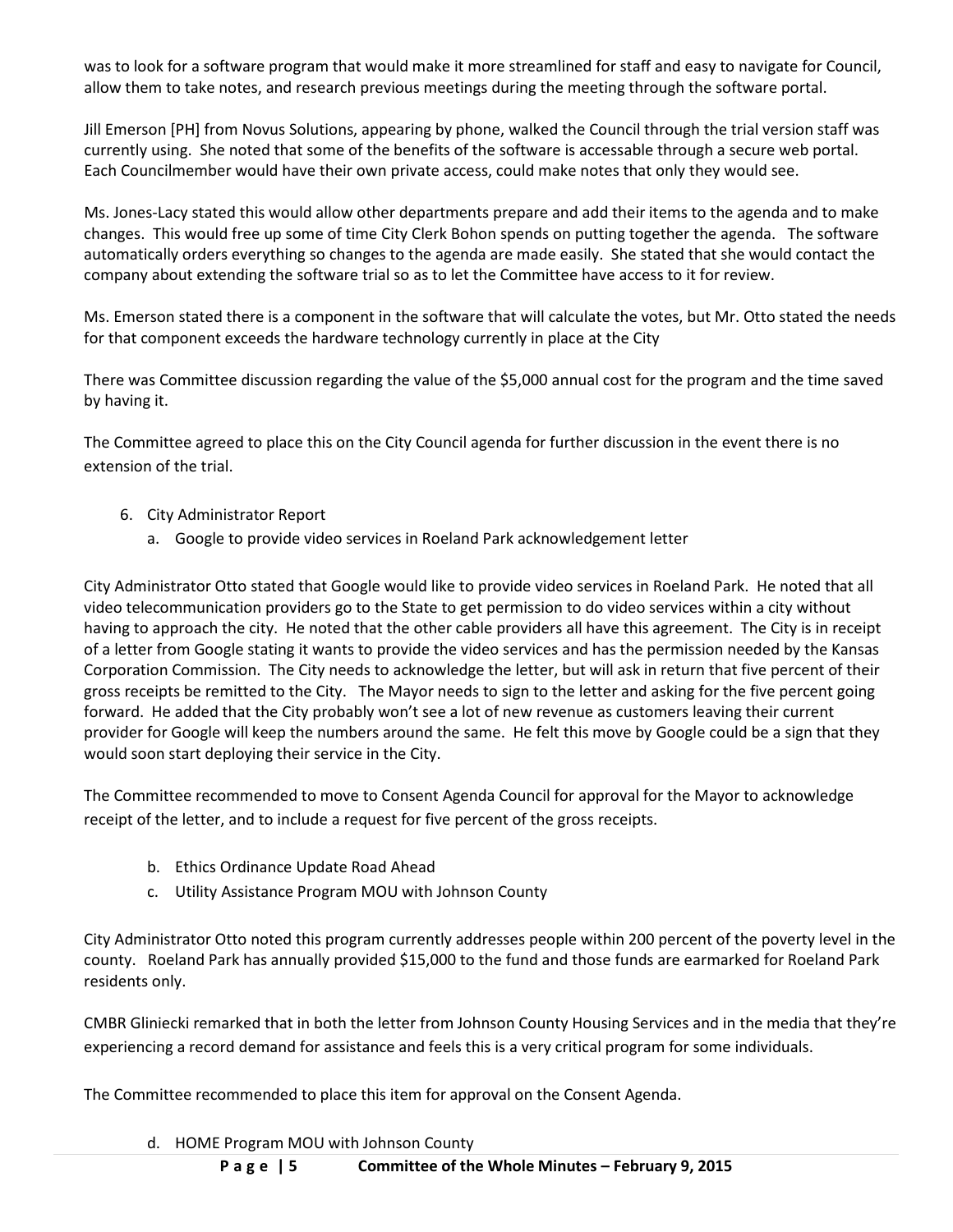City Administrator Otto noted the HOME program is divided in to two parts, the minor and major HOME program. Both programs are means income based programs administered by Johnson County. The minor program deals with ADA issues or some smaller ticket items to help keep people in their home. The Major HOME program, is supplemented with HUD dollars. The City contributes \$2,500 annually and when contributions reach \$7,500 HUD adds their match. This allows for once every three years doing \$30,000-\$40,000 of renovations to a house, a 4-1 match on a \$7,500 investment. For 2015, the City budget is putting \$2,500 in for the minor program and increasing to \$7,500 for the major portion of the program. Mr. Otto noted that currently there are around13 qualified houses in City on a wait list.

The Committee recommended to place this item for approval on the Consent Agenda.

e. City Audit Disclaimer

City Administrator Otto presented to the Committee a scope of work for the City's annual audit with McGladrey, the City's outside auditing firm. He noted the firm looks at the City's process-related issues making sure everyone is following policy and there are sufficient safeguards and segregation of duties to reduce the risk of financial impropriety such embezzlement. He did bring to the Committee's attention one change and that is the deletion of the second sentence on page 6 under Claims Resolution.

If approved by the Council, a draft audit will be available in May when the auditors will give a report on any issues they find, any issues of interest, or material deficiencies.

City Administrator Otto also suggested that if the Council is comfortable with contracts that are renewed annually if that can be handled administratively, stating if there are changes to language or dollar amounts that they would brought before Council for approval.

CMBR Gliniecki and CMBR Rhoades believed in the interest of transparency the contracts needed to continue to be presented before Council. It was noted that all contracts are available for review by the public.

The Committee agreed to move this item forward to the next Council Meeting Consent Agenda.

- 7. Clarification as to setting the committee of the whole agenda
- 8. Remote Meeting Participation Policy
- 9. Naming City Property Policy

City Administrator Otto stated that the Police Department is currently looking for a replacement officer. He added that the last session of the citizens' academy will be Tuesday night at 7:00 at Public Works with Neighborhood Services presenting.

The items regarding the Remote Meeting Participation Policy and the Naming City Property Policy research was prepared by Intern Ted Clemons.

Finally, Mr. Otto mentioned there had been a break-in at the Kansas City Power & Light substation that stores truck and equipment and some equipment was stolen. Public Works was also broken into, and ironically the two vehicles that were stolen were the ones Council approved to be put out for surplus.

Police Chief Morris stated that both vehicles have been recovered and people are in custody on felony charges. They also have recovered over \$17,000 worth of merchandise. Roeland Park Police have been working with Lenexa,